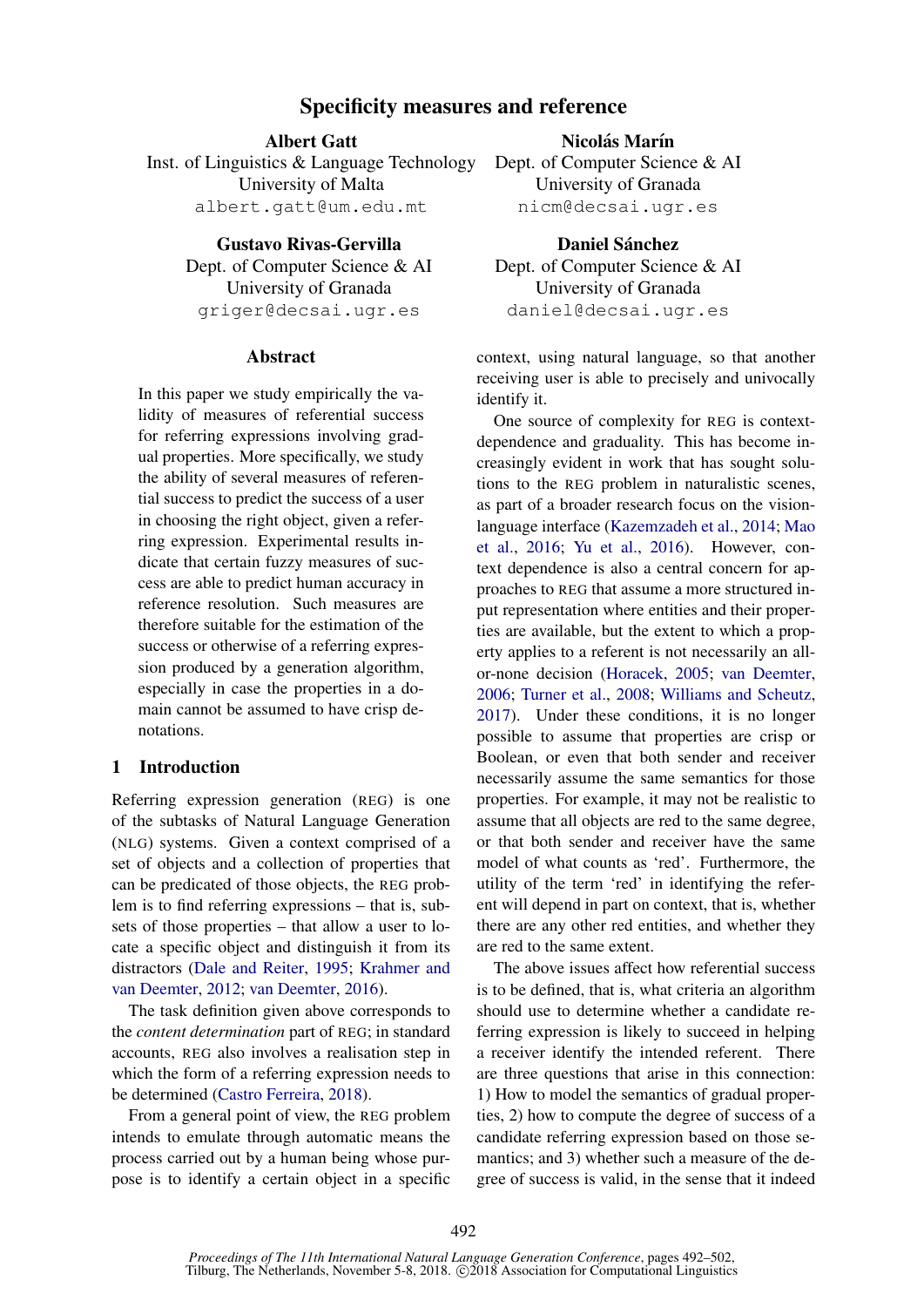correlates with the ease and success with which a receiver in fact resolves the reference.

In this work we present the results of an empirical study of these issues, using geometric objects and basic properties such as color, size and position, all of which can be viewed as gradual. As we shall see, in relation to question number 1, we take results from the theory of fuzzy sets for the modeling of properties. In relation to question 2, the use of eight gradual measures related to referential success, which derive from the well-known concept of specificity of possibility distributions, is proposed. In relation to the third, an experimental study is made to validate these measures, as well as to gain a better understanding of the factors influencing referential success in the presence of gradual properties. The results are encouraging, in that they show that specificity measures do predict behavioural outcomes and hence that the framework proposed here provides a plausible account of success that can be incorporated in existing REG algorithms.

The rest of this paper is organized as follows: Section 2 introduces the problem of referential success of referring expressions with gradual properties, and the role specificity measures can play in this setting. In the same section we describe the set of measures that will be employed in the study. Section 3 describes an experiment to evaluate whether such specificity measures are useful in predicting the success of a referring expression. The results of the experiment are presented in Section 4. Finally, Section 5 is devoted to some discussion and conclusions.

### <span id="page-1-1"></span>2 Background

A referring expression  $re = \{p_1, \ldots, p_n\}$  is said to have referential success for a certain object  $o$ when the object is the only one satisfying all the properties in the expression re. Formally:

<span id="page-1-0"></span>
$$
\bigcap_{p \in re} [p] = \{o\} \tag{1}
$$

where  $\llbracket p \rrbracket$  is the set of objects satisfying p.

When the properties are Boolean the above expression is both Boolean and easy to compute. Many REG algorithms are in fact couched as search procedures, where the process of searching for a combination of properties terminates as soon as the criterion in [\(1\)](#page-1-0) is fulfilled [\(Dale and](#page-9-0) [Reiter,](#page-9-0) [1995;](#page-9-0) [Krahmer and van Deemter,](#page-9-1) [2012\)](#page-9-1).

Additionally, since it is assumed that both sender and receiver have identical interpretations of the semantics of the relevant properties, it is accepted that when Eq. [\(1\)](#page-1-0) holds, the receiver should be able to identify the target object, at least in principle. In practice, the ease and/or speed with which references are both produced and resolved by humans depends also on whether the choice of properties conforms to preferences, salient characteristics of objects, etc [\(Pechmann,](#page-9-10) [1989;](#page-9-10) [Tarenskeen](#page-9-11) [et al.,](#page-9-11) [2015;](#page-9-11) [Rubio-Fernandez,](#page-9-12) [2016\)](#page-9-12).

However, in many application domains we work with gradual properties instead of Boolean ones [\(Gatt et al.,](#page-9-13) [2016;](#page-9-13) [van Deemter,](#page-9-7) [2006;](#page-9-7) [Turner et al.,](#page-9-8) [2008\)](#page-9-8). This means that the success criterion in [1\)](#page-1-0) no longer applies, unless the properties in question are transformed into crisp ones, as is done for example in the conversion of numerical properties to inequalities by [van Deemter](#page-9-7) [\(2006\)](#page-9-7). This, however, is not easily applicable to properties that are not typically modelled as numeric, but which are still gradual. Examples include colour (to what extent is the object red?) or location (how far towards the top or the left is the object?).

### 2.1 Properties as fuzzy sets

In this paper, the theoretical starting point for a treatment of referential success as gradual is a set of insights developed within the field of Fuzzy Set Theory and used to determine the core properties that measures of referential success need to satisfy (Marín et al., [2016\)](#page-9-14).

In Fuzzy Set Theory, gradual properties (i.e. properties in which objects have varying degrees of membership) are modelled using possibility distributions and associated with linguistic terms through tools such as linguistic variables or, more broadly, the results of the Computational Theory of Perceptions [\(Zadeh,](#page-10-1) [1999\)](#page-10-1).

Possibility distributions are fuzzy sets that represent the available information about the actual (unique) value of a given variable. In the context that concerns us, these types of functions can be used to represent the available information about what object a given expression refers to, whereby degrees of possibility indicate that some values are more plausible than others.

Thus, in order to analyze the referential success of the expression, it is useful to determine how difficult it is to find out the actual value (i.e. the object referred to) among those that belong to the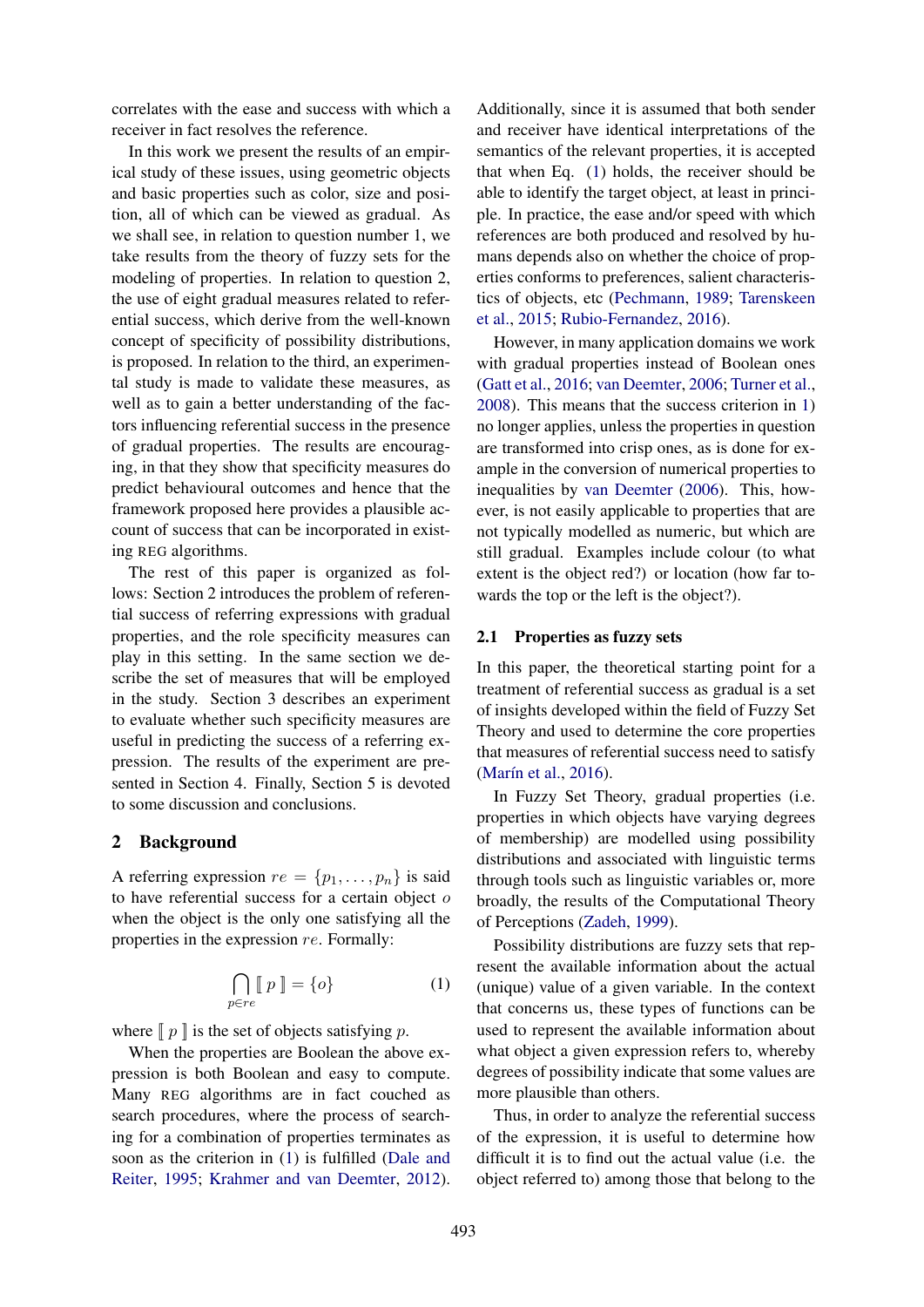associated possibility distribution to a greater or lesser degree. As a particular case, crisp sets can be employed for such purpose, all values being equally and completely plausible. For instance, one may say that the value of a variable  $X$  is in  $\{3, 5, 6\}$ , but we don't know which value in the set is the actual value of X.

### 2.2 The concept of specificity

For general (fuzzy) possibility distributions, the well-known measures of specificity [\(Yager,](#page-9-15) [1982\)](#page-9-15) allow to determine how easy it is to determine the real value in view of the possibility distribution (that is, to which extent the distribution *specifies* the value). This can be interpreted in some contexts as the extent to which a possibility distribution is a singleton (i.e. the possibility distribution clearly indicates a unique value). There are infinitely many specificity measures, that can be classified into different families (linear, product, etc.). They serve to assess the amount of uncertainty about the value of the variable. As an example in the crisp case, the set  $\{3, 5, 6\}$  is less specific than the set  $\{3, 5\}$ , and hence  $X \in \{3, 5, 6\}$ is a more uncertain statement than  $X \in \{3, 5\}.$ Several additional theoretical results have been adduced based on this core insight [\(Dubois and](#page-9-16) [Prade,](#page-9-16) [1987;](#page-9-16) [Yager,](#page-9-17) [1990,](#page-9-17) [1992;](#page-10-2) [Garmendia et al.,](#page-9-18) [2003;](#page-9-18) Marín et al., [2017b\)](#page-9-19).

The definition of specificity measures suggests a clear connection with the concept of referential success that is particularly useful when fuzzy properties are involved: A referring expression re has referential success to the extent that 1) the (fuzzy) set of objects satisfying re, denoted by  $O_{re}$ , viewed as a possibility distribution, is 'specific' (in the sense explained above), and ii)  $O_{re}$ contains the object intended to be referred.

Hence, the referential success of an expression re is upper-bounded by the specificity of the associated fuzzy set and the fulfillment of re by the intended object. In recent theoretical work, it has been shown that specificity measures can be used to derive measures of referential success for expressions containing gradual proper-ties (Marín et al., [2016\)](#page-9-14), and conversely, that referential success measures can derive specificity measures (Marín et al., [2018\)](#page-9-20).

#### 2.3 Spsecificity measures

In view of the previous discussion, as indicated by Marín et al.  $(2017a)$ , given a fuzzy set asso-

ciated with a referring expression and a set of objects in a given domain of discourse, the specificity of the fuzzy set indicates to what extent there is some single object of which the expression is true, that is, to what extent this expression has referential success in the set for some (unknown) object. Since there is an infinity of possible specificity measures, an important question is which family of measures is useful and empirically valid in the context of REG. We shall restrict our experimental study to the validity of a few measures that have been shown to be the most suitable for our purposes from a theoretical perspective (Marín et al., [2017b\)](#page-9-19).

Let  $\mathcal O$  be the universe of objects in a given context. Let  $A \in [0,1]^\mathcal{O}$  with  $|\mathcal{O}| = m$  be the possibility distribution associated with a given referring expression. Let us consider that memberships of objects in A are ranked as  $a_1 \ge a_2 \ge \cdots \ge a_m$ .

Taking into account the previous framework, the specificity measures considered in this work are shown in table [1a.](#page-3-0) All these measures satisfy an important property for our purposes: when there are two objects that comply with the referring expression to degree 1 (that is, when  $a_2 = 1$ ), the measures yield 0, which is a desirable result in terms of referential success (since it indicates that the expression is applicable to at least two objects, rather than just the target). Intuitively, this implies that if a target referent with property  $p$  has a similar distractor with  $p$ , a referring expression that uses  $p$  will be less successful.

The value computed by these measures can be thought of as reflecting the distance between  $a_2$ and  $a_1$ , that is the distance, in terms of their membership in re, between the second-ranked and the highest-ranked entity in re of the second-ranked entity  $a_2$ , from the This is due to the fact that in all the cases, specificity is upper bounded by the value of  $a_1$ . As a consequence, in the particular case that the fuzzy set  $A$  is not normalized (that is, when  $a_1 < 1$ , the measure can yield the same value for different situations. For instance,  $m_1$  in Table [1,](#page-3-0) yields the same value in case  $a_1 = 1$ ,  $a_2 = 0.5$  and in case  $a_1 = 0.5$ ,  $a_2 = 0$ .

In order to distinguish these two cases, we propose to use measures that work as indices of the relation between the measures in Table [1,](#page-3-0) and the value of  $a_1$ . These are shown in table [1b,](#page-3-0) and are defined as follows:  $m_i$  in Table [1b](#page-3-0) is obtained from  $m_{i-1}$  in Table [1a](#page-3-0) as  $m_{i-1}/a_1$ , assuming by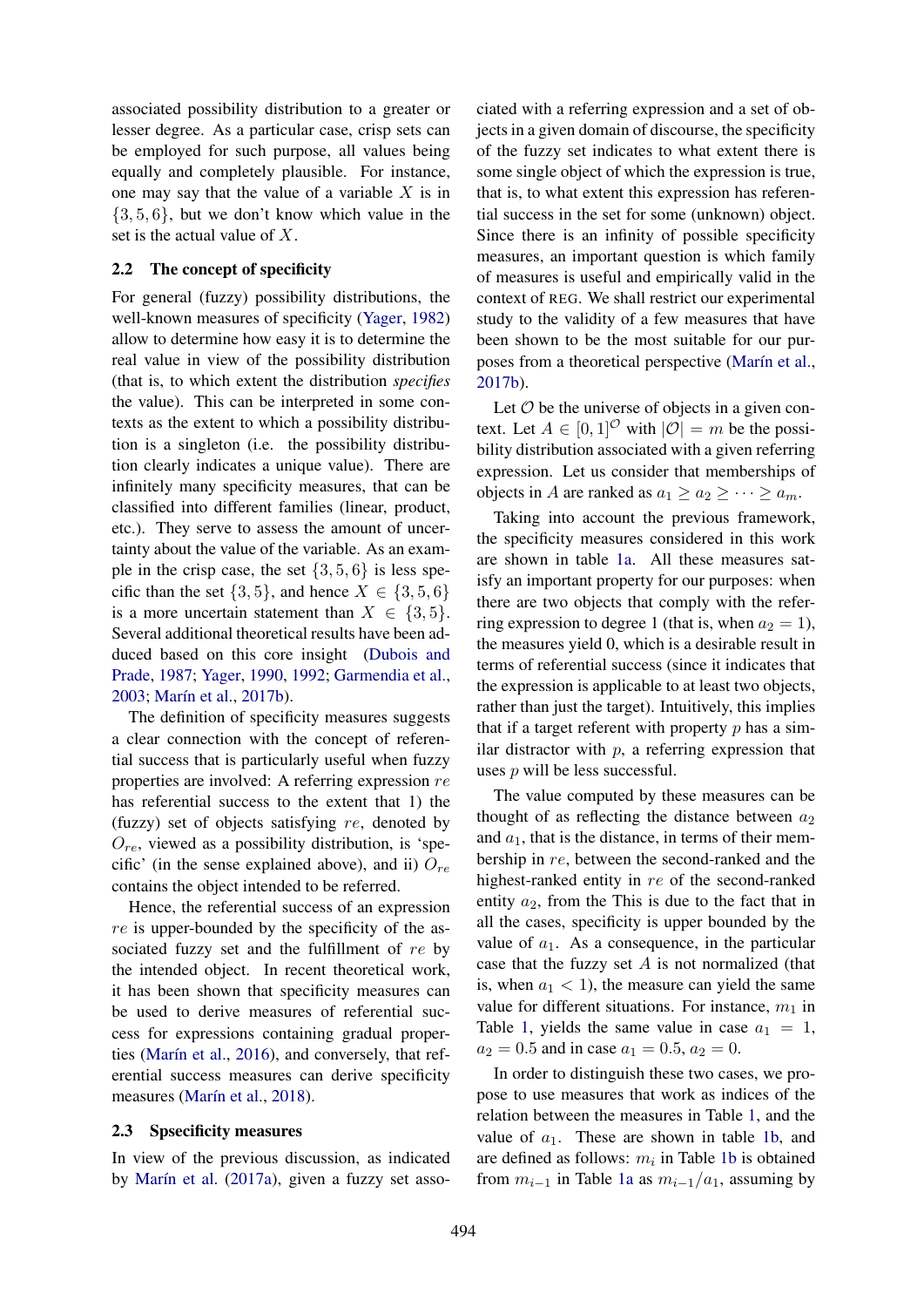<span id="page-3-0"></span>

| Name                     | Definition          | <b>Name</b>        | Definition                             |
|--------------------------|---------------------|--------------------|----------------------------------------|
|                          |                     |                    |                                        |
| m <sub>1</sub>           | $a_1 - a_2$         | m <sub>2</sub>     | $(a_1 - a_2)/a_1$                      |
| m <sub>3</sub>           | $a_1 * (a_1 - a_2)$ | $m_4$              | $a_1 * (a_1 - a_2)/a_1$                |
| $m_5$                    | $a_1 * (1 - a_2)$   | m <sub>6</sub>     | $a_1 * (1 - a_2)/a_1$                  |
| m <sub>7</sub>           | $min{1, 1 - a2}$    | $\mathfrak{m}_{8}$ | $min{1, 1 - a2}/a_1$                   |
| (a) Specificity measures |                     |                    | (b) Normalised versions of measures in |

(b) Normalised versions of measures in Table [1a.](#page-3-0)

Table 1: Specificity measures and their normalised counterparts

convention that  $a_1 = 0$  implies  $m_i = 0$  for all measures in Table [1b.](#page-3-0) All measures in Table [1b](#page-3-0) are in [0, 1]. Note that in case  $a_1 = 1$ , that is, when there is at least one object that fully complies with the referring expression, measures  $m_i$  in Table [1b](#page-3-0) coincide with the corresponding measures  $m_{i-1}$  in Table [1a.](#page-3-0) As a final remark, note that  $m_1 = m_4$ .

## 3 Validating the specificity measures: An experiment

We conducted an empirical study with a view to addressing the third question highlighted in the introduction, that is, to assess the validity of the specificity measures introduced in the previous section. The study took the form of an experiment in which the task was to identify a referent in a visual domain given a referring expression. This yielded two behavioural measures, identification time (id-time) and accuracy, both of which have been previously used in task-based REG evaluations [\(Gatt and Belz,](#page-9-22) [2010\)](#page-9-22). Our aims were twofold: on the one hand, the experiment was intended as an empirical investigation of the impact of certain variables, notably gradability of properties, on the success of referring expressions; on the other, the data serves as a testbed to see whether the variance in id-time and (probability of) accuracy could be predicted by the measures in Table [1.](#page-3-0)

### 3.1 Participants

Twenty-one participants (17 male, age range 21– 54; median age 26), with different academic profiles (mostly staff of the University of Granada), took part in the study. Participation was voluntary.

### 3.2 Materials and design

Each experimental item consisted of a visual display consisting of 5 geometric shapes (triangles, circles and/or squares), one of which was the target referent, which was accompanied by a referring expression which mentioned one property in addition to the head noun. There were four possible properties, for each of which 5 degrees of membership distinct from 0 were defined:

- 1. Colour: Using the HSB colour space, all colours had constant hue and brightness, with membership defined in terms of saturation.
- 2. Size: Three different size intervals (small, medium and large) were defined. An object's maximum membership in a given size was defined in terms of whether the object fell towards lower (resp. higher) extremes of the interval in the case of small (resp. large), or towards the middle of the interval in the case of medium size.
- 3. Vertical location: The screen height was divided into three equal-sized intervals, corresponding to bottom, middle and top. Once again, membership was highest for objects close to the extremes of the intervals in the case of bottom and top, and towards the middle of the interval otherwise.
- 4. Horizontal location: Treated as above, by dividing the width of the screen into three equal intervals.

A further factor was *similarity*, which referred to whether there was one distractor in the display which was similar to the target on the identifying property. Let m be the degree of membership of some referent  $o$  in some identifying property  $p$ , and let d be one of the distractors in the visual domain, with membership  $m'$  in  $p$ . Then,  $o$  and  $d$ were defined as *similar* if  $|m - m'| \leq \alpha$  for some threshold α, and *dissimilar* otherwise. Thresholds were set differently for the four properties.

The above is a 4 (property)  $\times$  2 (similarity)  $\times$ 5 (membership) within-subjects design. We created 40 different target items with different shapes and colour/size/vertical/horizontal combinations. Items were rotated through a latin square so that different participants saw different items in different conditions.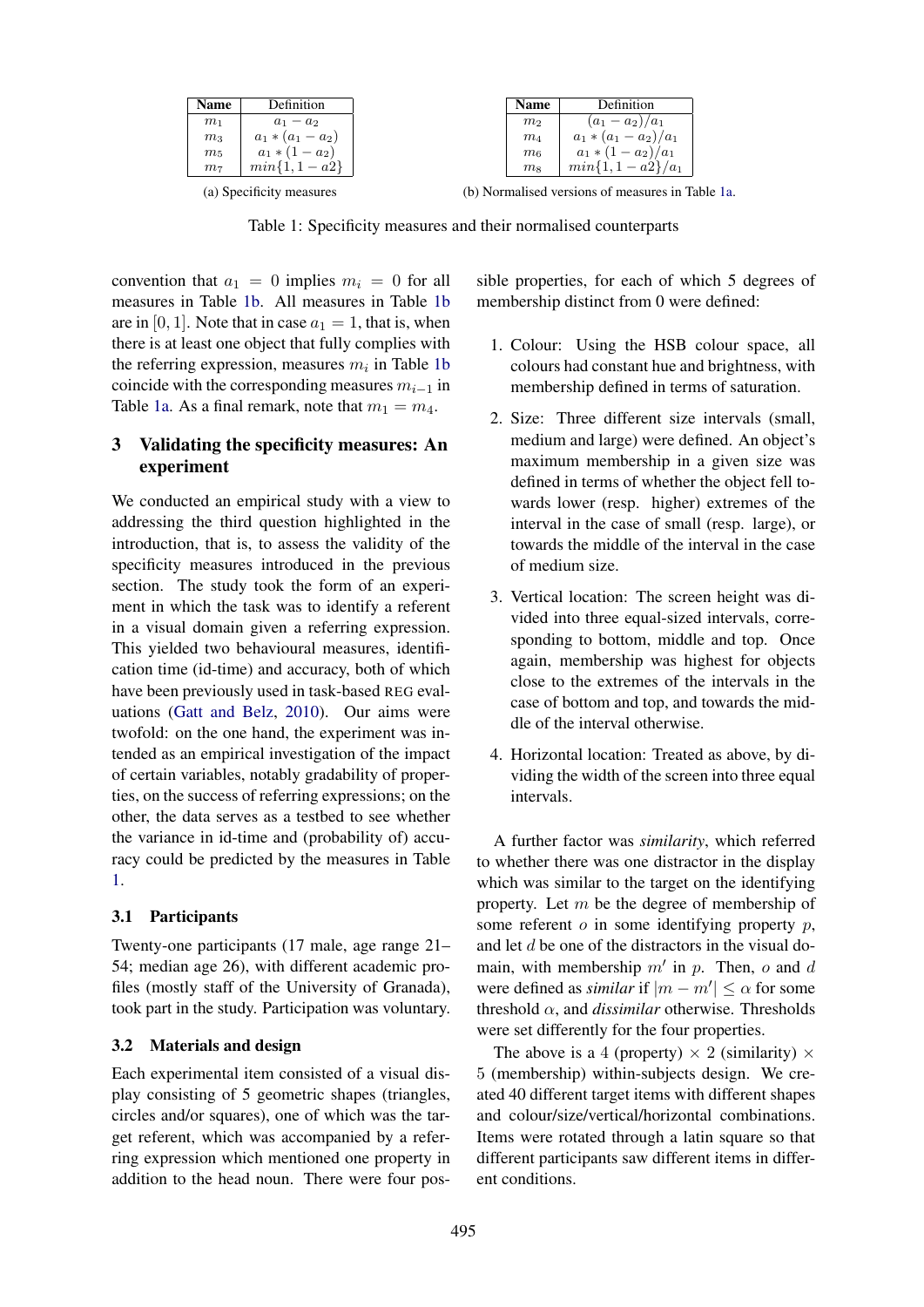<span id="page-4-0"></span>

Figure 1: Specificity measures for the property Colour, by similarity and membership degree

### 3.3 Relationship to specificity measures

For a given experimental item involving a referring expression containing property  $p$ , it is possible to compute the specificity of the expression based on the degree of membership of the target referent in p. As an example, Figure [1](#page-4-0) plots the normalised measures in Table [1b](#page-3-0) against membership degree for the two different values of similarity, for the property colour (the plots are in fact identical for all properties). Note that in the dissimilar case, where no distractors are present that are close to the referent, the specificity is either maximal or linearly increasing with membership. The opposite is true for the similar condition.

#### 3.4 Procedure

The experiment was implemented as part of an Android application called Refer4Learning (Marín et al.,  $2017a$ ), originally designed to help teachers in the early stages of child education to work on basic concepts such as color, size, or position of simple geometric objects. For the purposes of the present experiment, a version of the app was created for use with adult participants to administer experimental trials.

<span id="page-4-1"></span>

Figure 2: Screenshot of the experiment app. The referring expression in this case is *the circle at the medium height*.

As shown in Figure [2,](#page-4-1) trials consisted of a visual display with an instruction of the form *touch the NP*, where *NP* described the intended referent, which contained the identifying property (e.g. *the circle at the middle height*). The instruction was also played as an audio file.

Of the four properties used, size required special treatment. While the degree of membership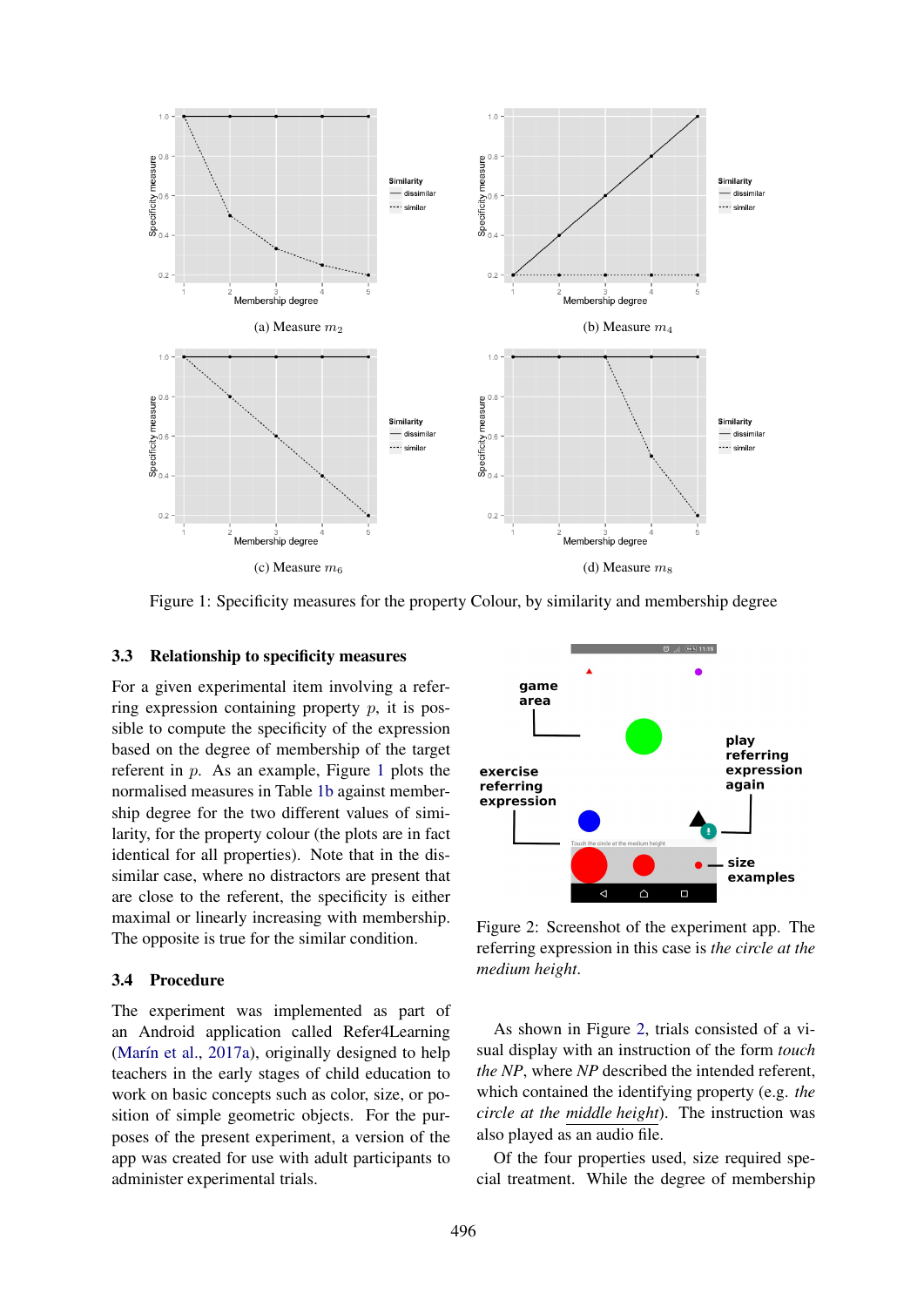in a colour or location property can usually be determined based on the visual configuration or the user's knowledge (e.g. an object in a shade of pink has less membership in red than a stereotypically red object), for size, one typically requires reference points to determine what counts as stereotypically large, small etc, or else there is complete reliance on a comparison to other objects in the domain [\(van Deemter,](#page-9-7) [2006\)](#page-9-7).

In the present case, this would result in a potential confusion between membership degree (to what extent is this object large?) and similarity (how much larger is it than others?). Hence, a standard of comparison was provided for expressions using size, showing three representative sizes for the target shape. An example is shown at the bottom of Figure [2,](#page-4-1) involving circles (since the target referent and distractors happen to be circles in this instance).

The app recorded the object a participant identified as well as the time taken to identify it. Each participant saw the 40 trials in random order.

# 4 Results

The analysis proceeds in two stages. First, we investigate the impact of the fixed effects of property, similarity and membership on participant responses as reflected in their id-time and accuracy. Second, we analyse the relationship between the primary measures of specificity and indexes presented in Section [2](#page-1-1) and the results.

# 4.1 Effects of membership degree, similarity and property

Figure [3a](#page-6-0) summarises the frequency of correct responses, according to the identifying property, the similarity condition, and the target's degree of membership in the identifying property. The same is shown for mean reaction time in Figure [3b.](#page-6-0)

These figures suggest that similarity and membership degree had an impact on both accuracy and id-time. However, the picture varies considerably from one property to another. For example, accuracy goes down with increasing membership when the identifying property is colour and there is a similar distractor, while id-time is faster for size as membership increases, particularly in the dissimilar condition.

Figure [4](#page-6-1) shows the impact of membership and similarity more clearly, by aggregating over all the four levels of the property fixed effect. Figure [4a](#page-6-1) shows that accuracy of identification is lower when there is a similar distractor to the target. In the case of id-time (Figure [4b\)](#page-6-1), participants took longer to identify the target in the presence of a similar distractor. While membership degree does not appear to exert a clear impact on time in the similar case, in the dissimilar case, there is a downward trend in id-time as membership degree increases. This suggests that, in the absence of a similar distractor, people resolved references faster the more clearly the target belonged to the identifying property.

In the remainder of this part of the analysis, we use hierarchical mixed models, conducting an analysis separately for accuracy (modelled as a binomial variable) and time. In each case, we first build a separate model with each of the three factors as fixed effect, and establish whether the fixed effect helps to predict the dependent by comparing this model's goodness-of-fit to that of a null model consisting of only an intercept. We then construct a full model combining all fixed effects and their interactions and report the outcomes of a significance test. Models for accuracy are logit mixed models; those for id-time are linear mixed models. All models include by-subject and byitem random intercepts. Models are compared using log likelihood and the Bayesian Information Criterion (BIC; lower values indicate better fit). Membership is modelled as a continuous predictor; similarity and property are centered around a mean of zero to facilitate interpretation of main effects. Models are built using the lme4 package in R [\(Bates et al.,](#page-9-23) [2015\)](#page-9-23); significance testing is conducted with lmerTest [\(Kuznetsova et al.,](#page-9-24) [2014\)](#page-9-24).

Table [2](#page-6-2) shows the simple model comparisons for both accuracy and time. These suggest that of all the single predictors, it is similarity that has the highest explanatory value. The likelihood of participants identifying the correct target can to some extent be predicted from the membership degree of the target in the identifying property, though this model fits the data only marginally better than the null model. The role of membership degree is more clear in the case of id-time. There is no obvious impact of the type of property used to identify the target referent.

Next, we combine all fixed effects and their interactions in a single model to predict accuracy and time. The breakdown of the models is shown in Table [3.](#page-7-0) In both models, the effect of similarity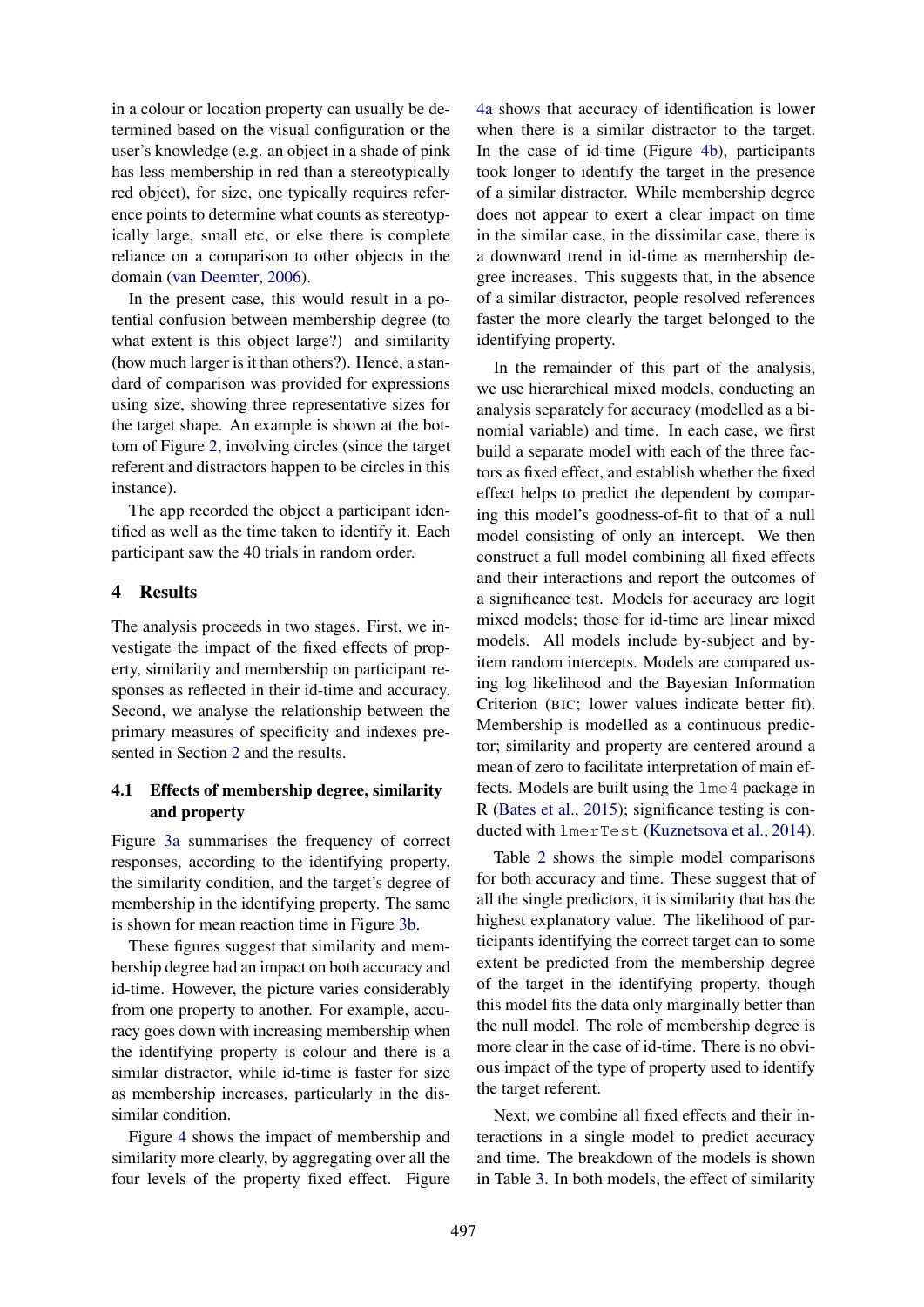<span id="page-6-0"></span>

Figure 3: Time and accuracy as a function of property, similarity and membership (best viewed in colour).

<span id="page-6-1"></span>

Figure 4: Time and accuracy as a function of similarity and membership (best viewed in colour).

<span id="page-6-2"></span>

| Model         | <b>BIC</b> | LL.       |             |  |  |
|---------------|------------|-----------|-------------|--|--|
| 0. Intercept  | 546.74     | $-263.27$ |             |  |  |
| 1. Similarity | 502.31     | $-237.69$ | $51.159***$ |  |  |
| 2. Membership | 550.34     | $-261.7$  | 3.134.      |  |  |
| 3. Property   | 552.88     | $-262.97$ | 0.5939      |  |  |
| (a) Accuracy  |            |           |             |  |  |
| Model         | <b>BIC</b> | LL.       |             |  |  |
| 0. Intercept  | 16019      | $-7996.1$ |             |  |  |
|               |            |           |             |  |  |
| 1. Similarity | 16003      | $-7984.5$ | 23.313***   |  |  |
| 2. Membership | 16020      | $-7993.4$ | $5.4181*$   |  |  |

|  | (b) Identification time |  |
|--|-------------------------|--|
|--|-------------------------|--|

Table 2: Single-factor model comparisons. All comparisons are to Model 0, the null model with no fixed effects. BIC: Bayesian Information Criterion; LL: Log Likelihood. ∗∗∗: significant at  $p < .001$ ; \*: significant at  $p < .05$ ; : marginally significant at  $p > .05$ .

turns out to be due to its interaction with membership degree. This corresponds to observations made above in connection with Figure [4:](#page-6-1) As membership degree increases, participants were more likely to identify the wrong target, and were slower in responding, in case there was a similar distractor.

On the other hand, a main effect of property is also evident. The nature of this main effect can be interpreted with reference to Figure [3](#page-6-0) where, as noted above, the impact of membership degree and similarity differs between properties. In the case of id-time, membership interacts significantly with property type. This is likely due to the tendency for participants to respond faster as membership increases, when size or horizontal location is the identifying property (cf. Figure [3b\)](#page-6-0).

### 4.2 Validation of specificity measures

In order to validate the specificity measures, we address two questions: 1) to what extent does the specificity of a referring expression, computed using one of the measures in Table [1,](#page-3-0) predict the accuracy and speed with which participants resolve references?; 2) do the specificity measures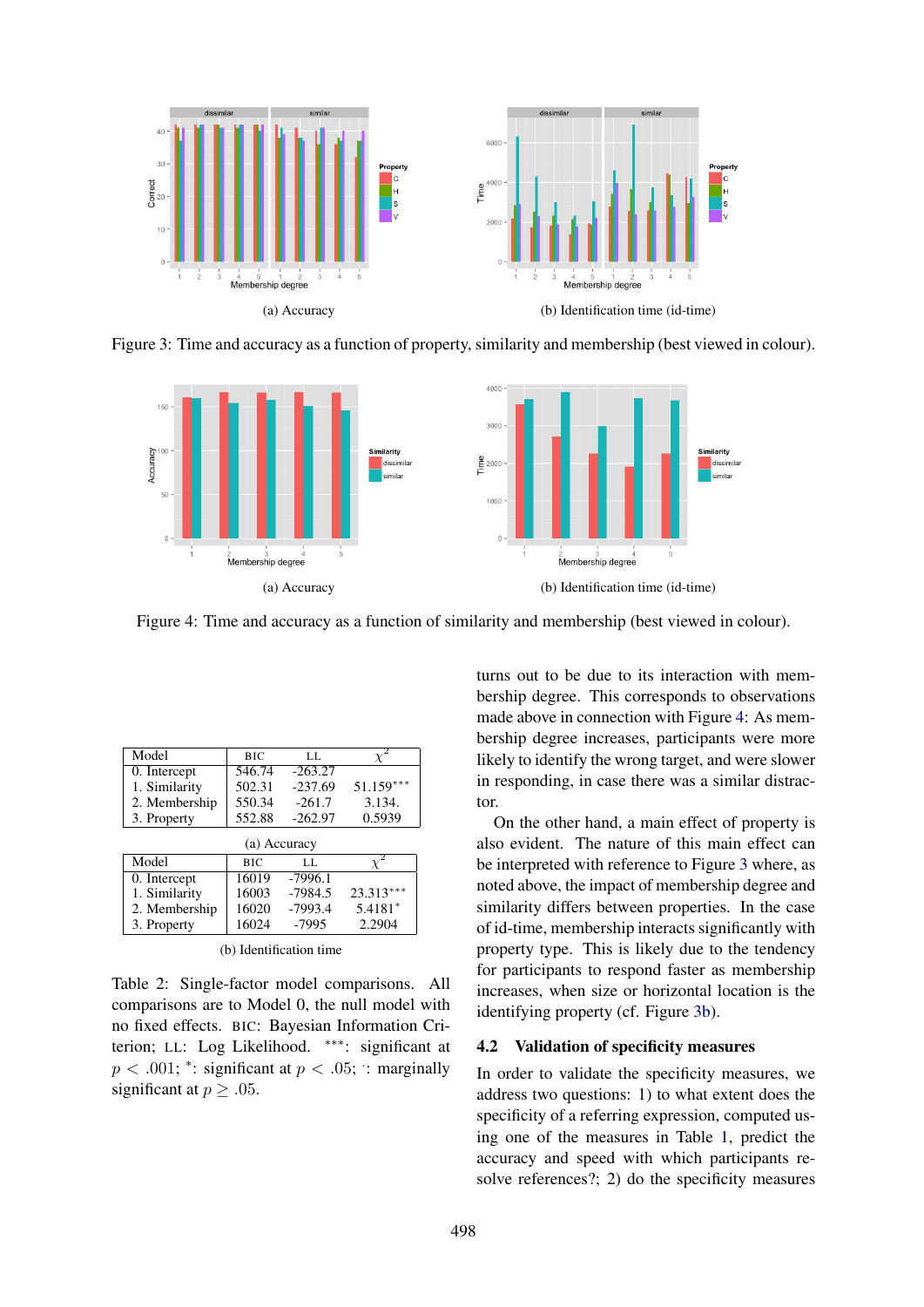<span id="page-7-0"></span>

| <b>Fixed Effects</b>  | Estimate | Std. Error | z-value   | <b>Fixed Effects</b>  | Estimate  | Std. Error                        | $t$ -value |
|-----------------------|----------|------------|-----------|-----------------------|-----------|-----------------------------------|------------|
| (Intercept)           | 2.88     | 0.45       | $6.39***$ | (Intercept)           | 3620.53   | 329.01                            | $11***$    |
|                       | 0.07     | 0.74       | 0.09      | S                     | 119.29    | 508.24                            | 0.24       |
| М                     | 0.07     | 0.13       | 0.53      | M                     | $-182.07$ | 76.62                             | $-2.38*$   |
| P                     | $-0.66$  | 0.33       | $-2.01*$  | P                     | 585.02    | 232.54                            | $2.52*$    |
| $S \times M$          | $-0.73$  | 0.26       | $-2.77**$ | $S \times M$          | 314.26    | 153.24                            | $2.05*$    |
| $S \times P$          | $-0.42$  | 0.66       | $-0.64$   | $S \times P$          | 102.32    | 454.59                            | 0.23       |
| $M \times P$          | 0.18     | 0.12       | 1.58      | $M \times P$          | $-142.17$ | 69.58                             | $-2.04*$   |
| $S \times M \times P$ | 0.29     | 0.23       | 1.26      | $S \times M \times P$ | $-125.16$ | 137.06                            | $-0.91$    |
| (a) Accuracy          |          |            |           |                       |           | (b) Identification time (id-time) |            |

Table 3: Full models incorporating all fixed effects and interactions. Legend: \*\*\* significant at  $p < .001$ ; <sup>\*\*</sup> significant at  $p < .01$ ; <sup>\*</sup> significant at  $p < .05$ .

<span id="page-7-1"></span>correlate negatively with id-time, as would be expected?

|                | BIC    | LL.       | $z$ – test |
|----------------|--------|-----------|------------|
| m1             | 508.54 | $-240.81$ | $4.871***$ |
| m <sub>2</sub> | 500.68 | $-236.87$ | $6.92**$   |
| m <sub>3</sub> | 532.98 | $-253.02$ | $3.809**$  |
| m4             | 508.54 | $-240.81$ | $4.871***$ |
| m5             | 517.13 | $-245.1$  | 4.934**    |
| m <sub>6</sub> | 504.32 | $-238.69$ | $6.851**$  |
| m <sub>7</sub> | 528.52 | $-250.79$ | $4.621**$  |
| m8             | 516.73 | $-244.9$  | $6.191**$  |

(a) Dependent: Accuracy (binomial)

|                | BIC   | LL        | $t$ – test  |
|----------------|-------|-----------|-------------|
| m1             | 15994 | $-7980.4$ | $-5.662**$  |
| m <sub>2</sub> | 16013 | $-7989.8$ | $-3.581**$  |
| m <sub>3</sub> | 16002 | $-7984.4$ | $-4.883**$  |
| m4             | 15994 | $-7980.4$ | $-5.662**$  |
| m5             | 15996 | $-7981$   | $-5.555***$ |
| m6             | 16015 | $-7990.9$ | $-3.25*$    |
| m <sub>7</sub> | 15998 | $-7982.4$ | $-5.277**$  |
| m8             | 16018 | $-7992.4$ | $-2.738*$   |

(b) Dependent: Response time

Table 4: Models with each of the eight success measures as predictor. BIC: Bayesian Information Criterion; LL: Log-likelihood.  $^{**}p < .01;$   $^{*}p <$ .01.

In order to check whether the specificity measures have predictive power, we conducted two sets of mixed-models analysis, one on accuracy and one on id-time. In each case, constructed models contain one of the measures as the sole predictor. The outcomes are summarised in Table [4.](#page-7-1) All measures emerge as significant predictors of the likelihood with which a participant identifies a target referent accurately, and of the variance in id-time.

Accuracy To investigate the role of different measures in predicting accuracy, Table [5](#page-7-2) divides the experimental data into instances on which a participant correctly identified the target referent and those where they did not. For each, we con-

<span id="page-7-2"></span>

|                | $X_{corr}$ | $X_{incorr}$ | $X_{corr} - X_{incorr}$ |
|----------------|------------|--------------|-------------------------|
| m1             | 0.418      | 0.238        | 0.180                   |
| m <sub>2</sub> | 0.756      | 0.476        | 0.280                   |
| m <sub>3</sub> | 0.293      | 0.161        | 0.132                   |
| m4             | 0.418      | 0.238        | 0.180                   |
| m5             | 0.455      | 0.301        | 0.154                   |
| m6             | 0.824      | 0.588        | 0.235                   |
| m <sub>7</sub> | 0.493      | 0.360        | 0.134                   |
| m8             | 0.890      | 0.689        | 0.201                   |

Table 5: Accuracy: Means and differences for the 8 specificity measures.  $\bar{X}_{in/corr}$ : mean measure of specificity for in/correctly identified referents.

<span id="page-7-3"></span>

|                | Pearson's r | Spearman's $\rho$ |
|----------------|-------------|-------------------|
| m1             | $-0.184$    | $-0.258$          |
| m2             | $-0.117$    | $-0.202$          |
| m3             | $-0.159$    | $-0.239$          |
| m4             | $-0.184$    | $-0.258$          |
| m5             | $-0.181$    | $-0.293$          |
| m6             | $-0.107$    | $-0.202$          |
| m <sub>7</sub> | $-0.172$    | $-0.265$          |
| m8             | $-0.091$    | $-0.163$          |

Table 6: Correlation coefficients between time and each referential success measure

sider the mean of each specificity measure and the difference in means. The latter can be thought of as a measure of 'sensitivity': The greater the difference between means of correct vs. incorrect trials, the more a measure is able to differentiate between the two. On these grounds, we obtain an ordering of the measures as follows:  $m3 < m7 <$  $m5 < m1 < m4 < m8 < m6 < m2$ .

Identification time We further investigated the correlation between id-time and each specificity measure using both Pearson and Spearman correlations. These are summarised in Table [6.](#page-7-3) The correlations go in the predicted direction (i.e. they are negative), though they are generally on the low side. The low coefficients suggest that the relationship between time and specificity is nonlinear; in the case of Pearson's  $r$ , a further assump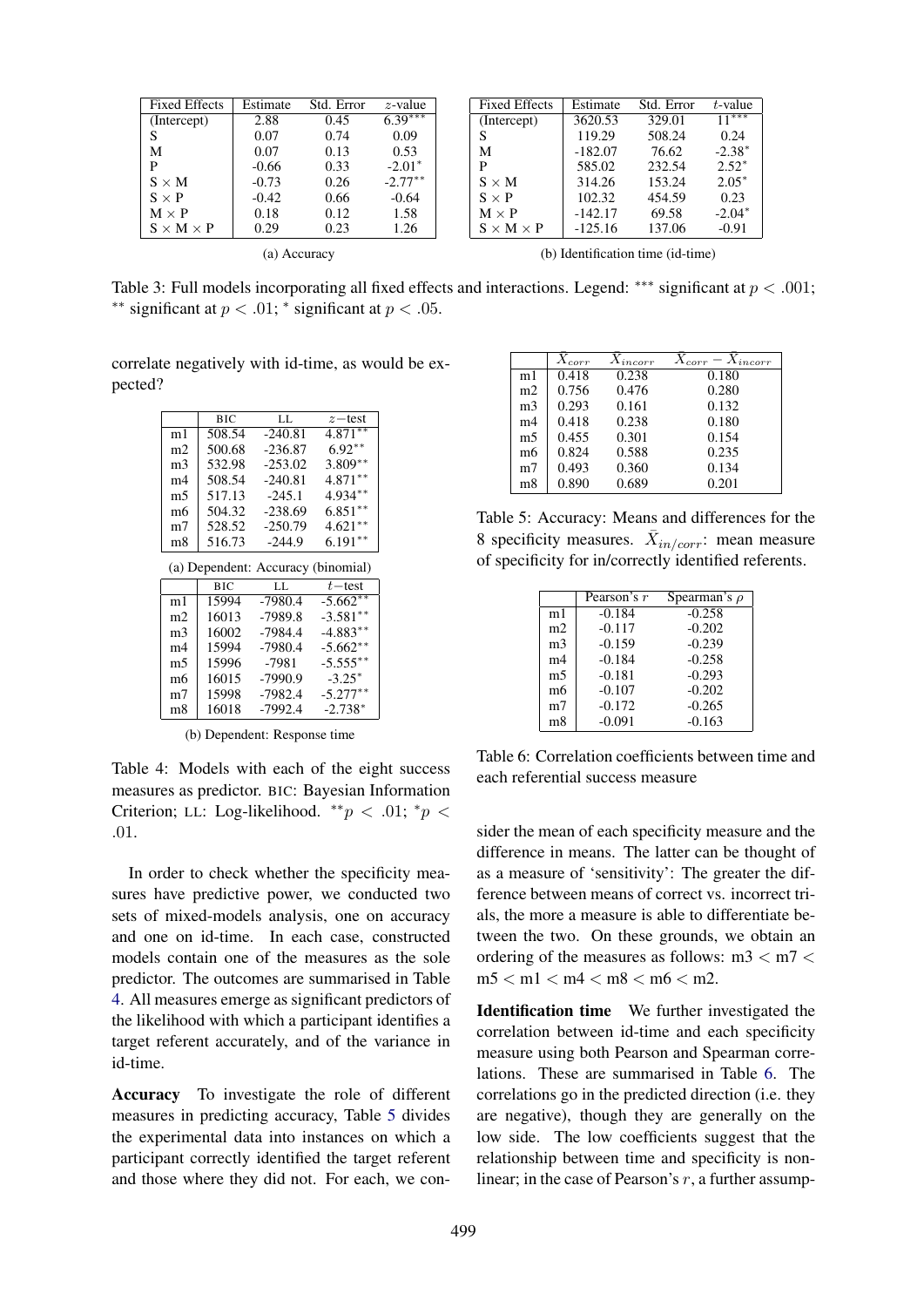tion that is probably violated in our data is that of monotonicity.

<span id="page-8-0"></span>

Figure 5: Relationship between  $m2$  and id-time

As one example, Figure [5](#page-8-0) plots id-time against measure m2 (similar patterns obtain for all measures). What the figure suggests is a tendency for the measure to divide cases into classes which do not linearly correspond with time. This is in spite of the evidence in Table [4,](#page-7-1) that specficity measures are good predictors of the variance in reaction time, as well as accuracy.

Ranking the measures according to the Spearman correlation coefficient yields a different ordering from the one obtained for accuracy: m5 <  $m7 < m1 < m4 < m3 < m2 < m6 < m8$ .

In summary, the results indicate that referential success measures can reliably predict human performance in resolving referring expressions. Crucially, however, the relationship is strongest with respect to accuracy, rather than id-time. This is to be expected: our measures of referential success are after all intended as measures of how likely it is that a referring expression singles out a particular object.

### 5 Discussion and Conclusions

This paper addressed the notion of referential success, arguing that predicting the success of a referring expression generated by a REG algorithm needs to take into account the graduality of the available properties and contextual factors, including the degree of membership in a property of a target's distractors.

While gradable properties have been addressed in the REG literature [\(van Deemter,](#page-9-7) [2006\)](#page-9-7), the implications of graduality for referential success remain under-explored and the complex interactions between the evaluation of the properties of an entity and the visual context it is in have only recently begun to benefit from principled accounts [\(Yu et al.,](#page-10-0) [2016;](#page-10-0) [Williams and Scheutz,](#page-9-9) [2017\)](#page-9-9).

The account of referential success given here is based on the concept of specificity, a measure of the identifiability of an entity based on the possibility distribution associated with its properties. Hence, we do not consider any property as necessarily crisp. Rather, by taking fuzzy membership degrees into account, we are able to quantify to what extent an entity is a member of the fuzzy set representing a property, and how close to it its distractors in their membership of that property. We identified a number of measures of specificity with desirable formal properties (including that they induce a ranking on membership degrees) and addressed the validity of this theoretical framework through an experiment. The results show that the theoretical assumptions are on the right track: Specificity measures are able to predict a significant proportion of the variance in identification time during referential tasks. Furthermore, they are able to account for the odds of selecting the correct referent given a referring expression. From a behavioural perspective, our experiments also confirm that reference resolution by humans is affected by similarity and property membership.

From the perspective of REG, the work presented here serves at least two important purposes: First, it provides a principle revision of the criterion that is typically used by algorithms to determine when a referent has been successfully identified by a description. Second, measures of referential success are also useful to evaluate the output of algorithms. This is especially the case for identification accuracy, where we find a strong relationship between referential success measures and the probability that a referring expression allows a receiver to identify the intended object.

This work also opens a number of avenues for future work. We are interested in extending our empirical validaiton of specificity measures to more complex scenarios, including descriptions in which a referent is identified by more than one property. Second, we are studying how current REG algorithms can be modified to use fuzzy measures of referential success as a stopping criterion, i.e. to determine when a referring expression is likely to provide sufficient information for a user to resolve it successfully.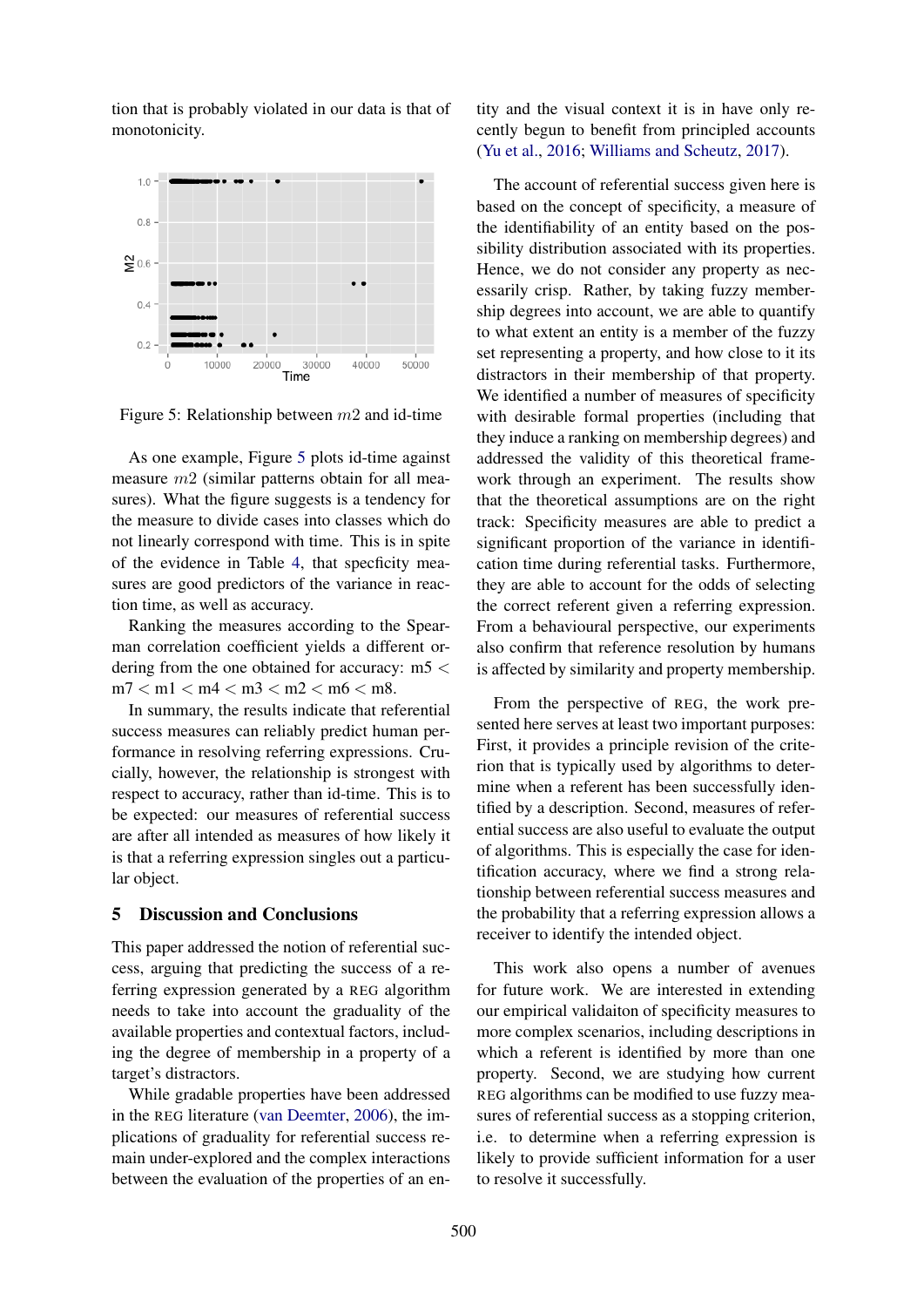#### Acknowledgments

This work has been partially supported by the Spanish Government and the European Regional Development Fund - ERDF (Fondo Europeo de Desarrollo Regional - FEDER) under project TIN2014-58227-P *Descripción lingüística de informacion visual mediante t ´ ecnicas de miner ´ ´ıa de datos y computacion flexible ´* .

#### References

- <span id="page-9-23"></span>D. Bates, M. Mchler, B. Bolker, and S. Walker. 2015. Fitting linear mixed-effects models using lme4. *Journal of Statistical Software, Articles*, 67(1):1–48.
- <span id="page-9-3"></span>T. Castro Ferreira. 2018. *Advances in Natural Language Generation: Generating varied outputs from semantic inputs*. Ph.D. thesis, Tilburg University, The Netherlands.
- <span id="page-9-0"></span>R. Dale and E. Reiter. 1995. [Computational Inter](https://doi.org/10.1207/s15516709cog1902{_}3)[pretations of the Gricean Maxims in the Genera](https://doi.org/10.1207/s15516709cog1902{_}3)[tion of Referring Expressions.](https://doi.org/10.1207/s15516709cog1902{_}3) *Cognitive Science*, 19(2):233–263.
- <span id="page-9-7"></span>K. van Deemter. 2006. [Generating referring expres](https://doi.org/10.1162/coli.2006.32.2.195)[sions that involve gradable properties.](https://doi.org/10.1162/coli.2006.32.2.195) *Computational Linguistics*, 32(2):195–222.
- <span id="page-9-2"></span>K. van Deemter. 2016. *Computational Models of Referring: A Study in Cognitive Science*. MIT Press, Cambridge, MA.
- <span id="page-9-16"></span>D. Dubois and H. Prade. 1987. Properties of measures of information in evidence and possibility theories. *Fuzzy Sets and Systems*, 24:161–182.
- <span id="page-9-18"></span>L. Garmendia, R. R. Yager, E. Trillas, and A. Salvador. 2003. On t-norms based specificity measures. *Fuzzy Sets and Systems*, 133(2):237–248.
- <span id="page-9-22"></span>A. Gatt and A. Belz. 2010. Introducing shared task evaluation to NLG: The TUNA shared task evaluation challenges. In E. Krahmer and M. Theune, editors, *Empirical methods in natural language generation*. Springer, Berlin and Heidelberg.
- <span id="page-9-13"></span>A. Gatt, N. Marín, F. Portet, and D. Sánchez. 2016. The role of graduality for referring expression generation in visual scenes. In *Proc. IPMU 2016, Part I, CCIS 610*.
- <span id="page-9-6"></span>H Horacek. 2005. Generating referential descriptions under conditions of uncertainty. In *Proc. 10th European Workshop on Natural Language Generation (ENLG'05)*.
- <span id="page-9-4"></span>S. Kazemzadeh, V. Ordonez, M. Matten, and T.L. Berg. 2014. ReferItGame: Referring to Objects in Photographs of Natural Scenes. In *Proc. 2014 Conf. on Empirical Methods in Natural Language Processing (EMNLP'14)*.
- <span id="page-9-1"></span>E. Krahmer and K. van Deemter. 2012. Computational generation of referring expressions: A survey. *Computational Linguistics*, 38(1):173–218.
- <span id="page-9-24"></span>A. Kuznetsova, P.B. Brockhoff, and R.H.B. Christensen. 2014. [lmerTest: Tests for random and fixed](http://cran.r-project.org/web/packages/lmerTest/index.html) [effects for linear mixed effect models.](http://cran.r-project.org/web/packages/lmerTest/index.html)
- <span id="page-9-5"></span>J. Mao, J. Huang, A. Toshev, O. Camburu, A. Yuille, and K. Murphy. 2016. Generation and Comprehension of Unambiguous Object Descriptions. In *Proc. 2016 Conf. on Computer Vision and Pattern Recognition (CVPR'16)*.
- <span id="page-9-14"></span>N. Marín, G. Rivas-Gervilla, and D. Sánchez. 2016. Using specificity to measure referential success in referring expressions with fuzzy properties. In *Proc. IEEE Int. Conf. on Fuzzy Systems (FUZZ-IEEE'16)*.
- <span id="page-9-21"></span>N. Marín, G. Rivas-Gervilla, and D. Sánchez. 2017a. Scene selection for teaching basic visual concepts in the Refer4Learning app. In *Proc. IEEE Int. Conf. on Fuzzy Systems (FUZZ-IEEE'17)*.
- <span id="page-9-19"></span>N. Marín, G. Rivas-Gervilla, D. Sánchez, and R. R. Yager. 2017b. On families of bounded specificity measures. In *Proc. IEEE Int. Conf. on Fuzzy Systems (FUZZ-IEEE'17)*.
- <span id="page-9-20"></span>N. Marín, G. Rivas-Gervilla, D. Sánchez, and R. R. Yager. 2018. Specificity measures and referential success. *IEEE Trans. on Fuzzy Systems*, 26(2):859– 868.
- <span id="page-9-10"></span>T. Pechmann. 1989. Incremental speech production and referential overspecification. *Linguistics*, 27(1):89–110.
- <span id="page-9-12"></span>P. Rubio-Fernandez. 2016. [How redundant are redun](https://doi.org/10.3389/fpsyg.2016.00153)[dant color adjectives? An efficiency-based analysis](https://doi.org/10.3389/fpsyg.2016.00153) [of color overspecification.](https://doi.org/10.3389/fpsyg.2016.00153) *Frontiers in Psychology*, 7(153):1–15.
- <span id="page-9-11"></span>S. Tarenskeen, M. Broersma, and B. Geurts. 2015. [Overspecification of color, pattern, and size:](https://doi.org/10.3389/fpsyg.2015.01703) [salience, absoluteness, and consistency.](https://doi.org/10.3389/fpsyg.2015.01703) *Frontiers in Psychology*, 6(1703).
- <span id="page-9-8"></span>R. Turner, S. Sripada, E. Reiter, and I.P Davy. 2008. Selecting the Content of Textual Descriptions of Geographically Located Events in Spatio-Temporal Weather Data. In *Applications and Innovations in Intelligent Systems XV*, pages 75–88.
- <span id="page-9-9"></span>T. Williams and M. Scheutz. 2017. Referring Expression Generation under Uncertainty: Algorithm and Evaluation Framework. In *Proc. 10th Int. Conf. on Natural Language Generation (INLG'17)*.
- <span id="page-9-15"></span>R. R. Yager. 1982. Measuring tranquility and anxiety in decision-making: An application of fuzzy sets. *Internat. J. Gen. Systems*, 8:139–146.
- <span id="page-9-17"></span>R. R. Yager. 1990. Ordinal measures of specificity. *Internat. J. Gen. Systems*, 17:57–72.